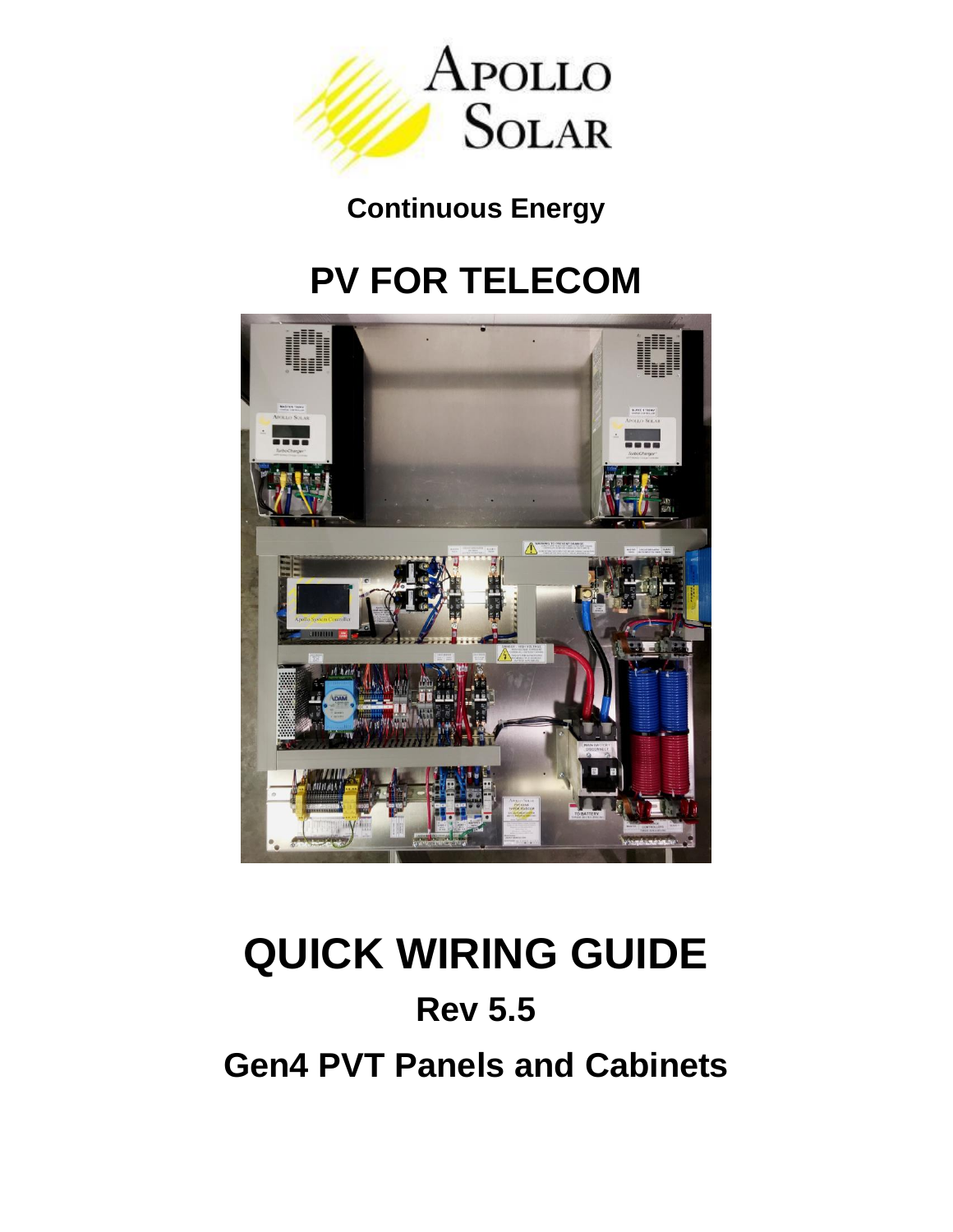# **IMPORTANT SAFETY INSTRUCTIONS**



# **DANGER -- HIGH VOLTAGE**

#### **WARNINGS:**

- During the installation of this product, you will be exposed to wires from the Solar PhotoVoltaic (PV) panel array which are energized with high voltage.
- **The high voltage is present during all daylight hours.**
- If a Combiner Box is wired in the system, turn all the Circuit Breakers in all the Combiner Boxes OFF before opening the Apollo PVT Cabinet doors. If a Combiner Box is NOT wired in series with the PV Array, carefully disconnect the PV Array at the most convenient location and do not re-connect it until the work in the Apollo PVT Cabinet is complete and the doors are closed.
- **This system is energized from multiple sources.** In addition to the PV Array, the Battery also provides dangerous power to the Apollo PVT Cabinet. Disconnect the Battery after the PV Array is de-energized.

#### **To Prevent Damage:**

- **ALWAYS TURN THE BATTERY POWER TO THE T80HV CHARGE CONTROLLERS ON BEFORE TURNING ON THE PV INPUTS.**
- **ALWAYS TURN THE PV INPUT OFF BEFORE TURNING THE BATTERY POWER OR THE T80HV OUTPUT CIRCUIT BREAKERS OFF.**

\_\_\_\_\_\_\_\_\_\_\_\_\_\_\_\_\_\_\_\_\_\_\_\_\_\_\_\_\_\_\_\_\_\_\_\_\_\_\_\_\_\_\_\_\_\_\_\_\_\_\_\_\_\_\_\_\_\_\_\_\_\_\_\_\_\_\_\_\_\_\_\_\_\_\_\_\_\_\_\_\_\_\_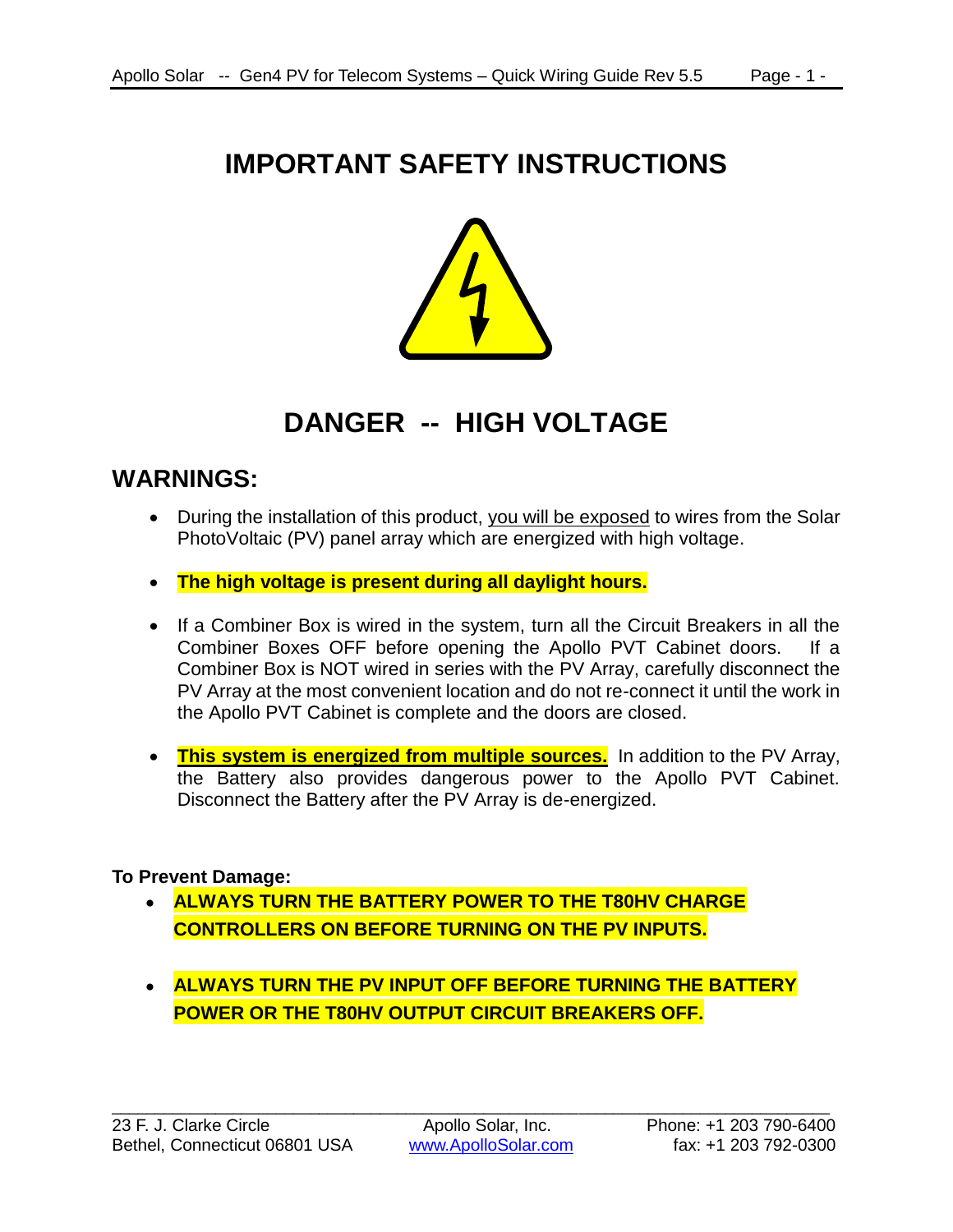

#### **STEP BY STEP WIRING INSTRUCTIONS:**

**Left and Right side Gland Plates with labels at bottom of Cabinet**



**WAGO Cage Clamp Connectors - Insert small screwdriver for easy wire entry**

![](_page_2_Picture_6.jpeg)

#### **GLANDS**

- **1. Feed wires from outside up from the bottom.**
- **2. Tighten gland by hand.**
- **3. Connect wire to proper point inside the cabinet.**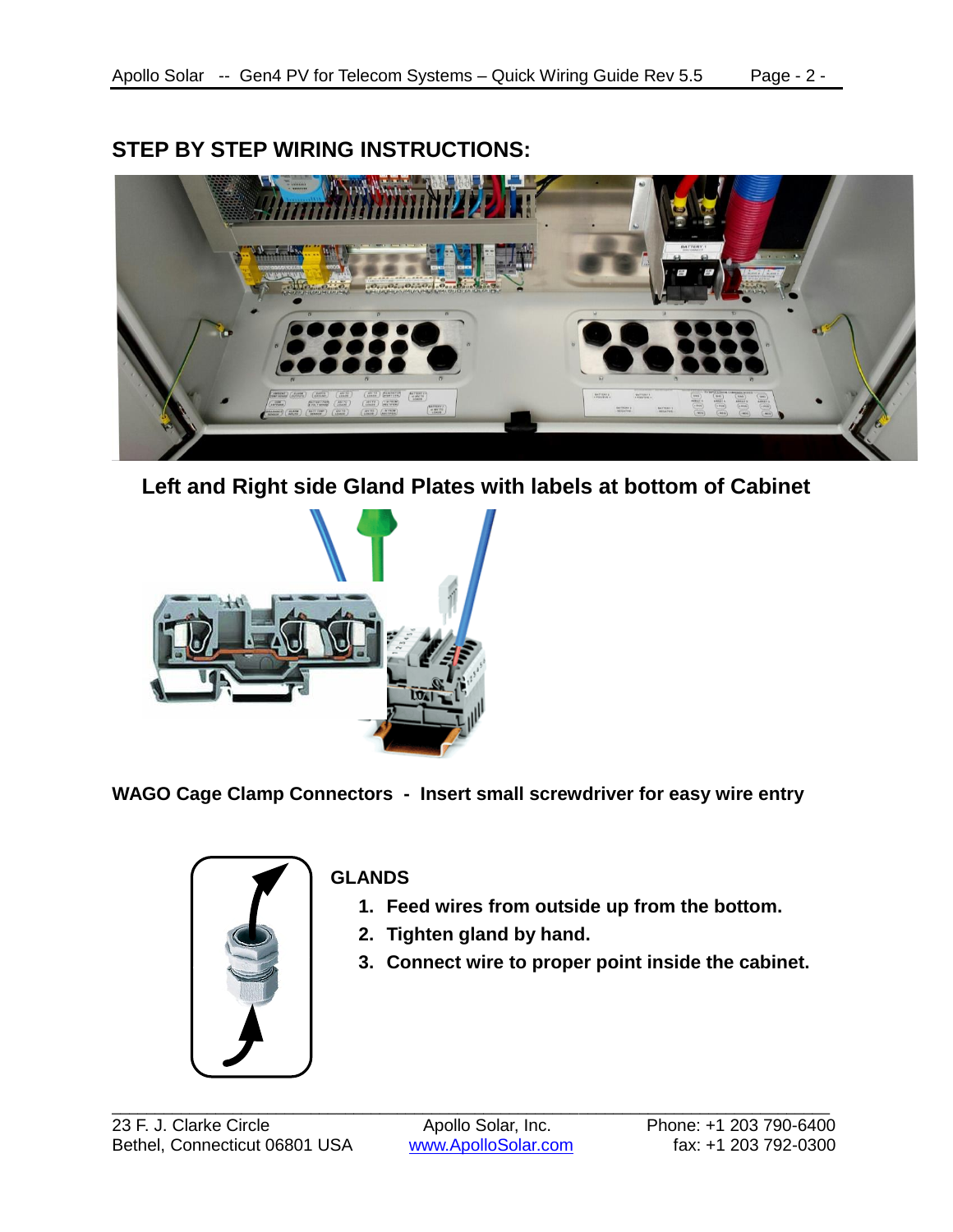![](_page_3_Figure_2.jpeg)

Left side – With Enhanced Surge Protection Left side – Without the SPD Option **Option Standard**

![](_page_3_Picture_4.jpeg)

#### **REQUIRED CONNECTIONS:**

| --------- OUTSIDE OF THE APOLLO CABINET ---------- | --------- INSIDE THE APOLLO CABINET -------- |

![](_page_3_Figure_8.jpeg)

![](_page_3_Figure_9.jpeg)

\_\_\_\_\_\_\_\_\_\_\_\_\_\_\_\_\_\_\_\_\_\_\_\_\_\_\_\_\_\_\_\_\_\_\_\_\_\_\_\_\_\_\_\_\_\_\_\_\_\_\_\_\_\_\_\_\_\_\_\_\_\_\_\_\_\_\_\_\_\_\_\_\_\_\_\_\_\_\_\_\_\_\_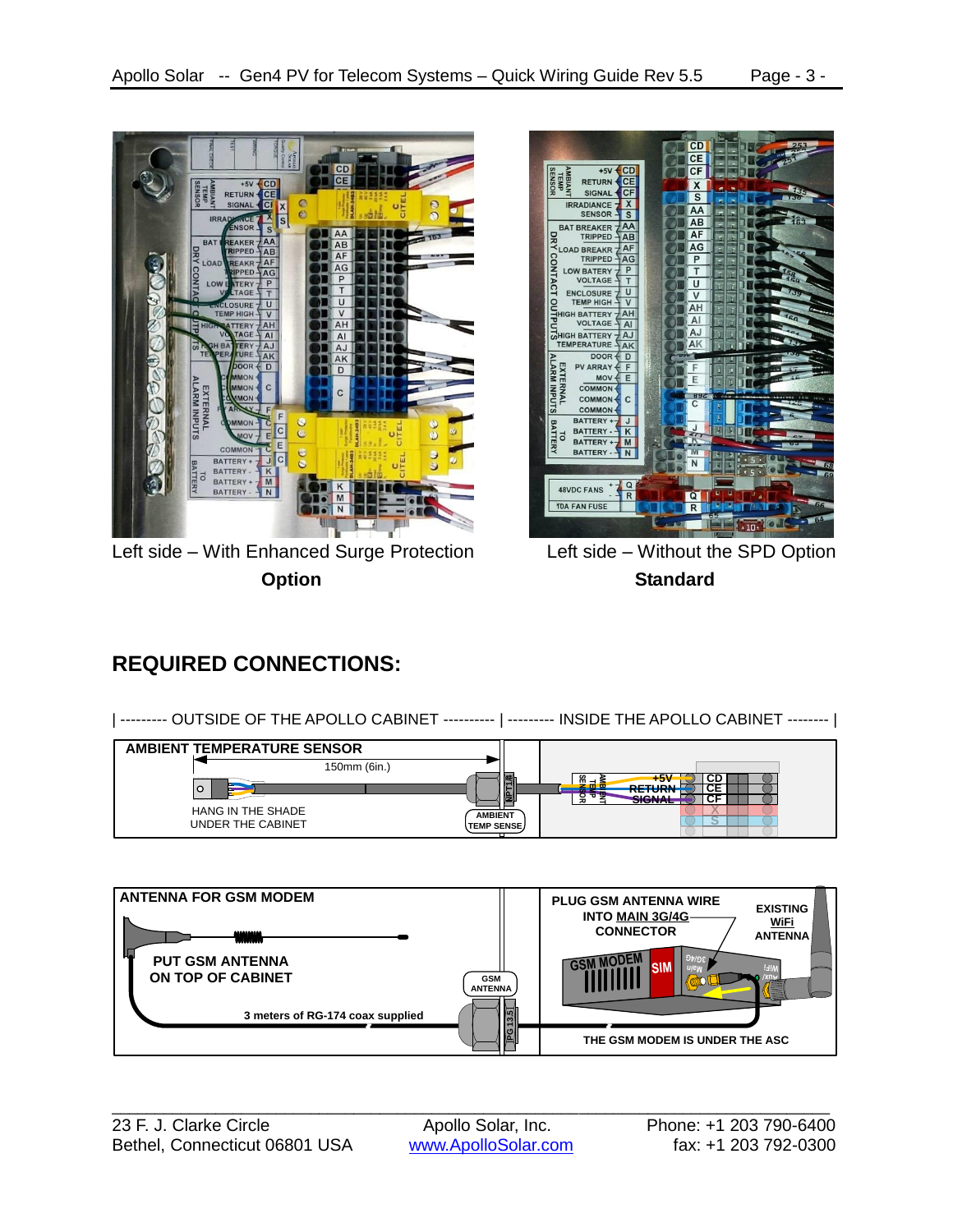![](_page_4_Figure_1.jpeg)

**OR** -

![](_page_4_Figure_3.jpeg)

![](_page_4_Figure_4.jpeg)

- **OR** -

![](_page_4_Figure_6.jpeg)

![](_page_4_Figure_7.jpeg)

![](_page_4_Figure_8.jpeg)

\_\_\_\_\_\_\_\_\_\_\_\_\_\_\_\_\_\_\_\_\_\_\_\_\_\_\_\_\_\_\_\_\_\_\_\_\_\_\_\_\_\_\_\_\_\_\_\_\_\_\_\_\_\_\_\_\_\_\_\_\_\_\_\_\_\_\_\_\_\_\_\_\_\_\_\_\_\_\_\_\_\_\_

23 F. J. Clarke Circle **Apollo Solar, Inc.** Phone: +1 203 790-6400 Bethel, Connecticut 06801 USA [www.ApolloSolar.com](http://www.apollosolar.com/) fax: +1 203 792-0300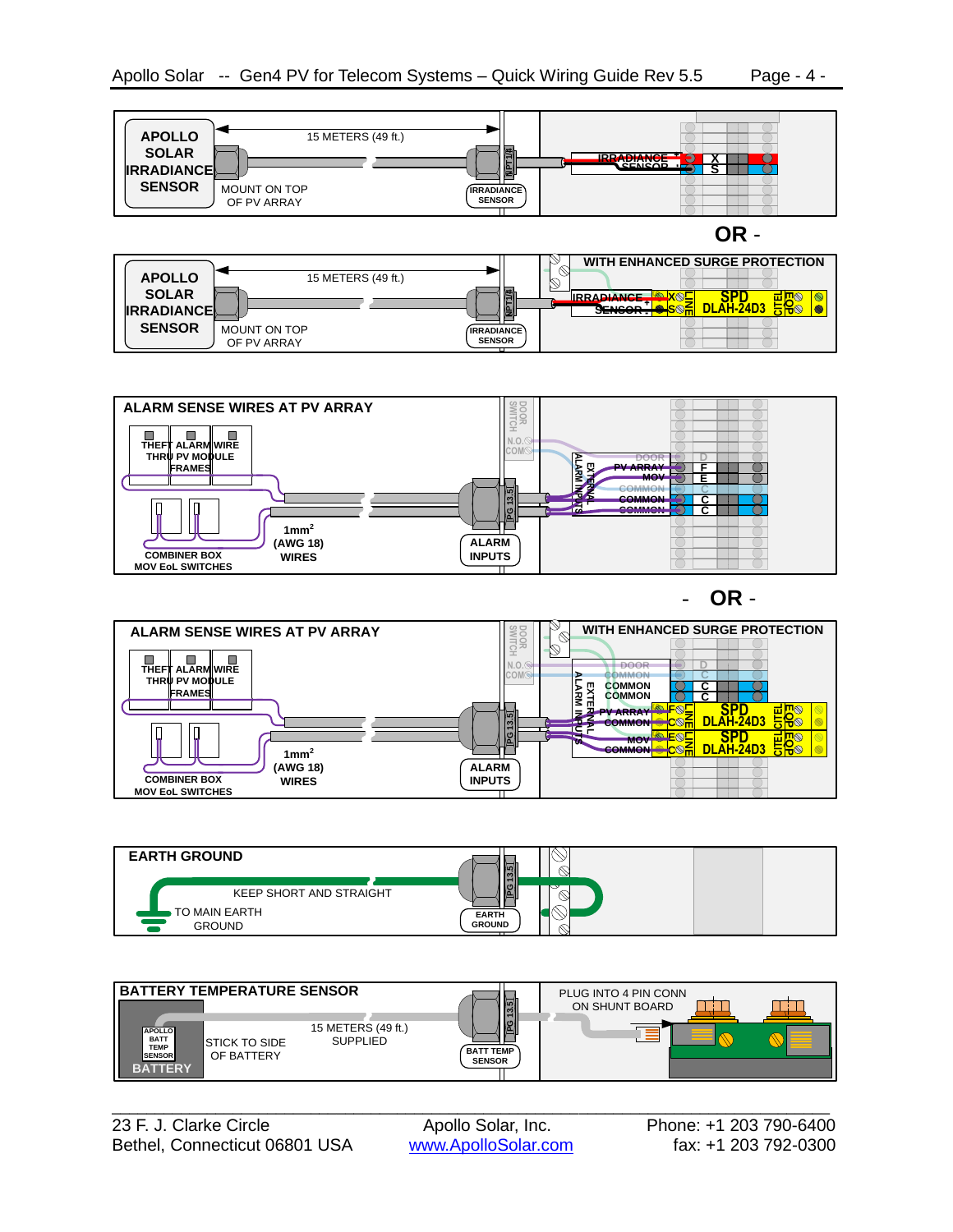![](_page_5_Figure_1.jpeg)

![](_page_5_Figure_2.jpeg)

![](_page_5_Figure_3.jpeg)

![](_page_5_Figure_4.jpeg)

### **MAKE CONNECTIONS TO BATTERY LAST**

![](_page_5_Figure_6.jpeg)

\_\_\_\_\_\_\_\_\_\_\_\_\_\_\_\_\_\_\_\_\_\_\_\_\_\_\_\_\_\_\_\_\_\_\_\_\_\_\_\_\_\_\_\_\_\_\_\_\_\_\_\_\_\_\_\_\_\_\_\_\_\_\_\_\_\_\_\_\_\_\_\_\_\_\_\_\_\_\_\_\_\_\_ 23 F. J. Clarke Circle **Apollo Solar, Inc.** Phone: +1 203 790-6400 Bethel, Connecticut 06801 USA [www.ApolloSolar.com](http://www.apollosolar.com/) fax: +1 203 792-0300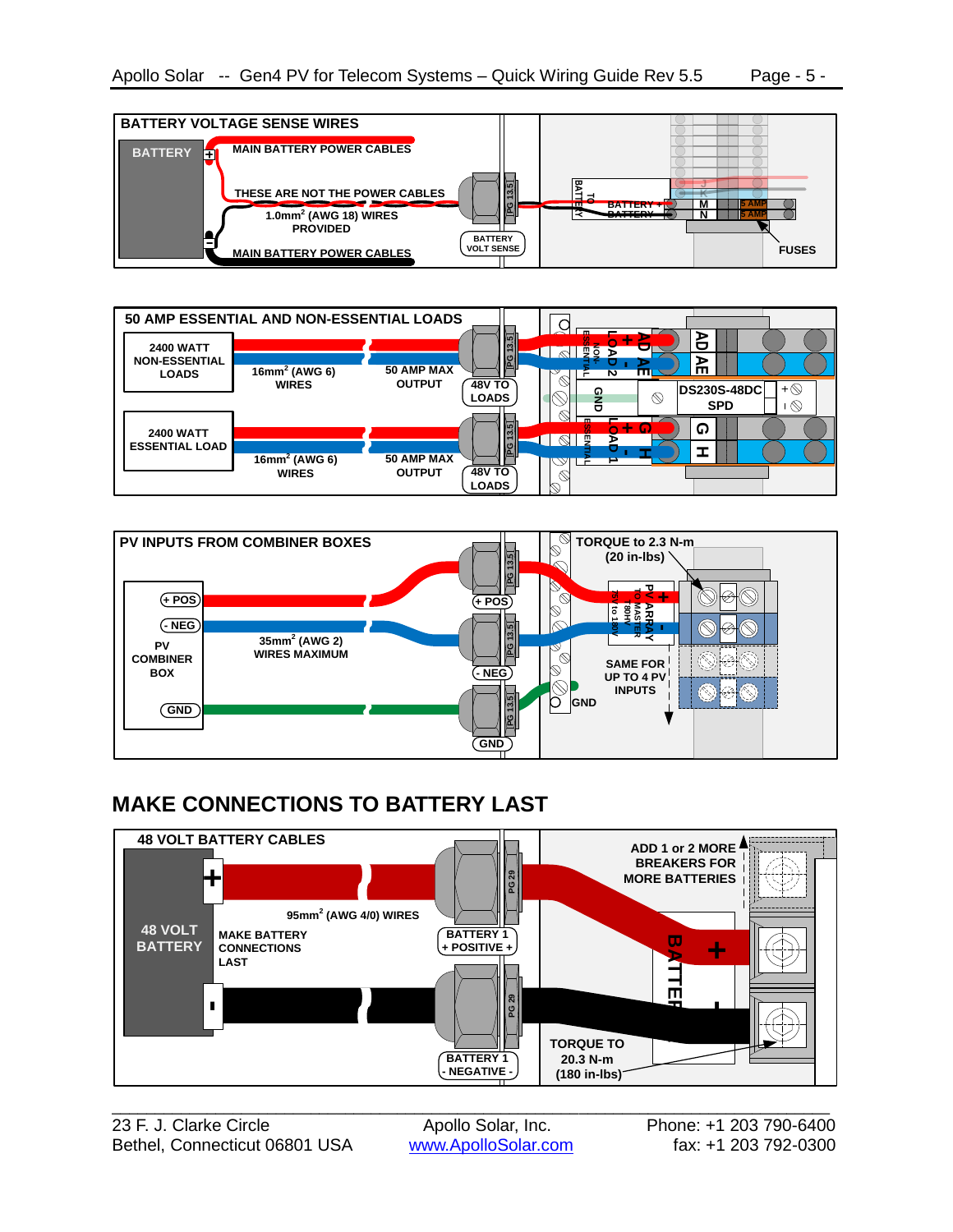#### **WIRING FOR OPTIONAL FEATURES:**

#### EXTERNAL GENERATOR AND RECTIFIER WITH AWG 4/0 DC INPUT CABLES:

![](_page_6_Figure_4.jpeg)

#### ALARM OUTPUTS TO DRY CONTACT INPUTS ON THE BTS SYSTEM:

![](_page_6_Figure_6.jpeg)

#### FANS ON THE CABINET DOORS:

| <b>FANS IN THE CABINET DOORS</b><br><b>OPTIONAL</b> | <b>DOOR</b> | <b>DOOR</b> | $1mm2$ (AWG 18) WIRES<br>- 33                 |
|-----------------------------------------------------|-------------|-------------|-----------------------------------------------|
| 48V<br><b>FANS</b>                                  | — 1         |             | <b>FANS</b><br>10 <sub>A</sub><br><b>FUSE</b> |

\_\_\_\_\_\_\_\_\_\_\_\_\_\_\_\_\_\_\_\_\_\_\_\_\_\_\_\_\_\_\_\_\_\_\_\_\_\_\_\_\_\_\_\_\_\_\_\_\_\_\_\_\_\_\_\_\_\_\_\_\_\_\_\_\_\_\_\_\_\_\_\_\_\_\_\_\_\_\_\_\_\_\_